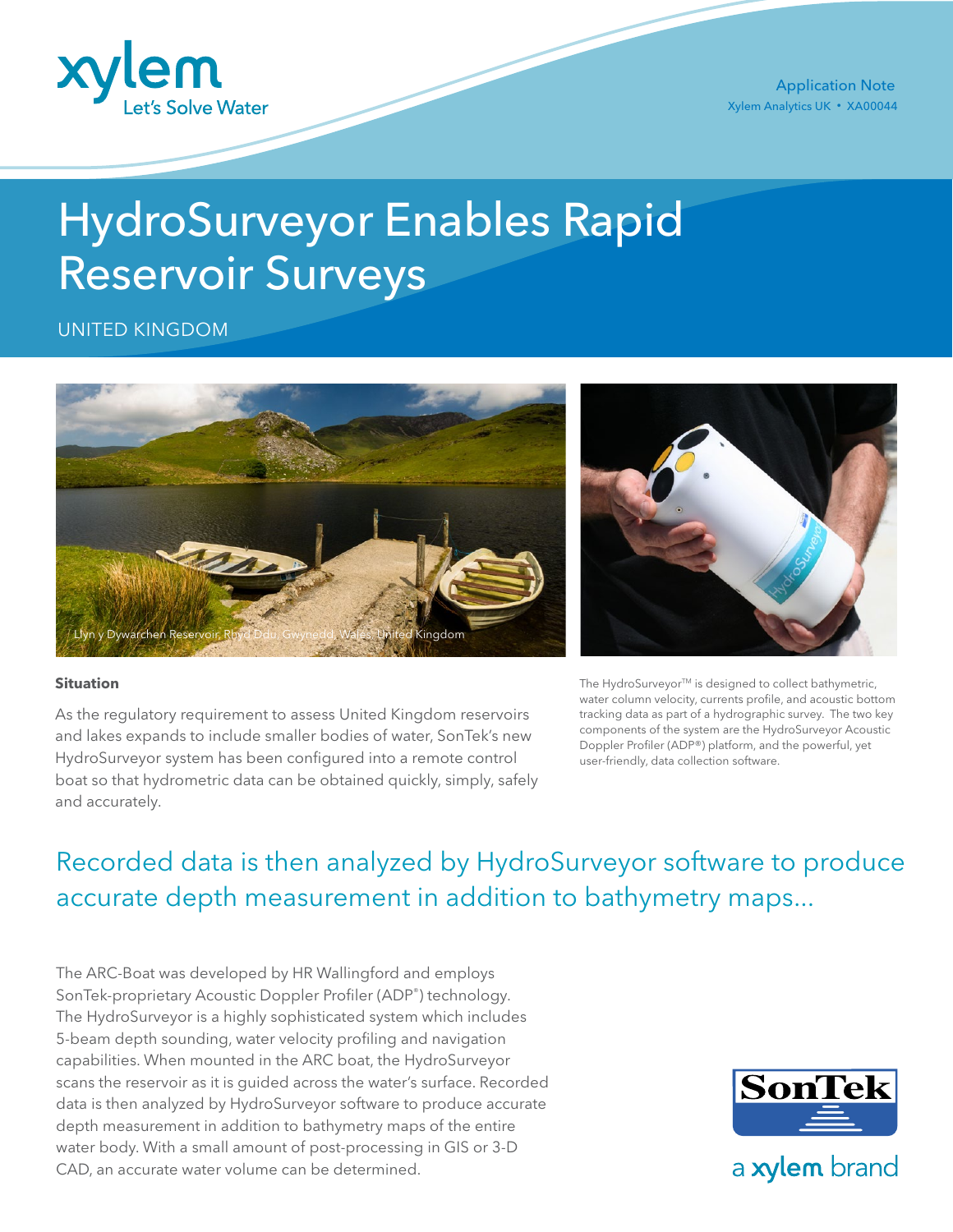Craig Goff, a reservoir Supervising Panel Engineer and dam specialist at HR Wallingford has used the ARC-Boat in a trial project to assess five reservoirs and says "this new method offers tremendous advantages over traditional manned boat techniques because it is faster, safer, more environmentally friendly and involves fewer staff and resources. All of this combines to mean that it saves a great deal of time and money. This is particularly important because the Flood and Water Management Act 2010 will necessitate the volumetric assessment of many water bodies that have previously been below the threshold and therefore outside of the ambit of the Reservoirs Act 1975."

"this new method offers tremendous advantages over traditional manned boat techniques because it is faster, safer, more environmentally friendly and involves fewer staff and resources."

## **Reservoir Regulations**

As a result of residential and industrial development in recent decades, the levels of risk associated with many UK reservoirs has changed, and the Flood and Water Management Act 2010 has amended the Reservoirs Act 1975 to bring a more risk-based approach to reservoir regulation.

The reservoir sections of the 2010 Act are dependent upon the development of secondary legislation which is likely to specify the reservoir capacity above which water bodies will be regulated. Regardless, the Flood and Water Management Act 2010 has clearly generated an urgent need for reservoir assessment and the application of HydroSurveyor for reservoir bathymetry is promising.

## **Technology**

The HydroSurveyor system employs a 9-beam ADP, using 5 beams at any one moment for depth measurements from a wide footprint on the water bed. This means that the time spent "driving" the boat is minimized in comparison with single beam instruments. Importantly, the HydroSurveyor is able to operate in depths ranging from 0.2m to over 40m.

The HydroSurveyor also incorporates built-in navigation, full water column velocity (currents) profiling, full compensation for speed of sound and integrated positioning.

## **Flood and Water Management Act 2010**



**Reduce Capacity** 

Reduce the capacity at which a reservoir will be regulated, from  $25,000m^3$  to  $10,000m^3$ 



**Register** Require all Undertakers with reservoirs over 10,000m3 to register their reservoirs with the Environment Agency



**Full Regulation** Ensure that only those reservoirs assessed as high risk are subject to full regulation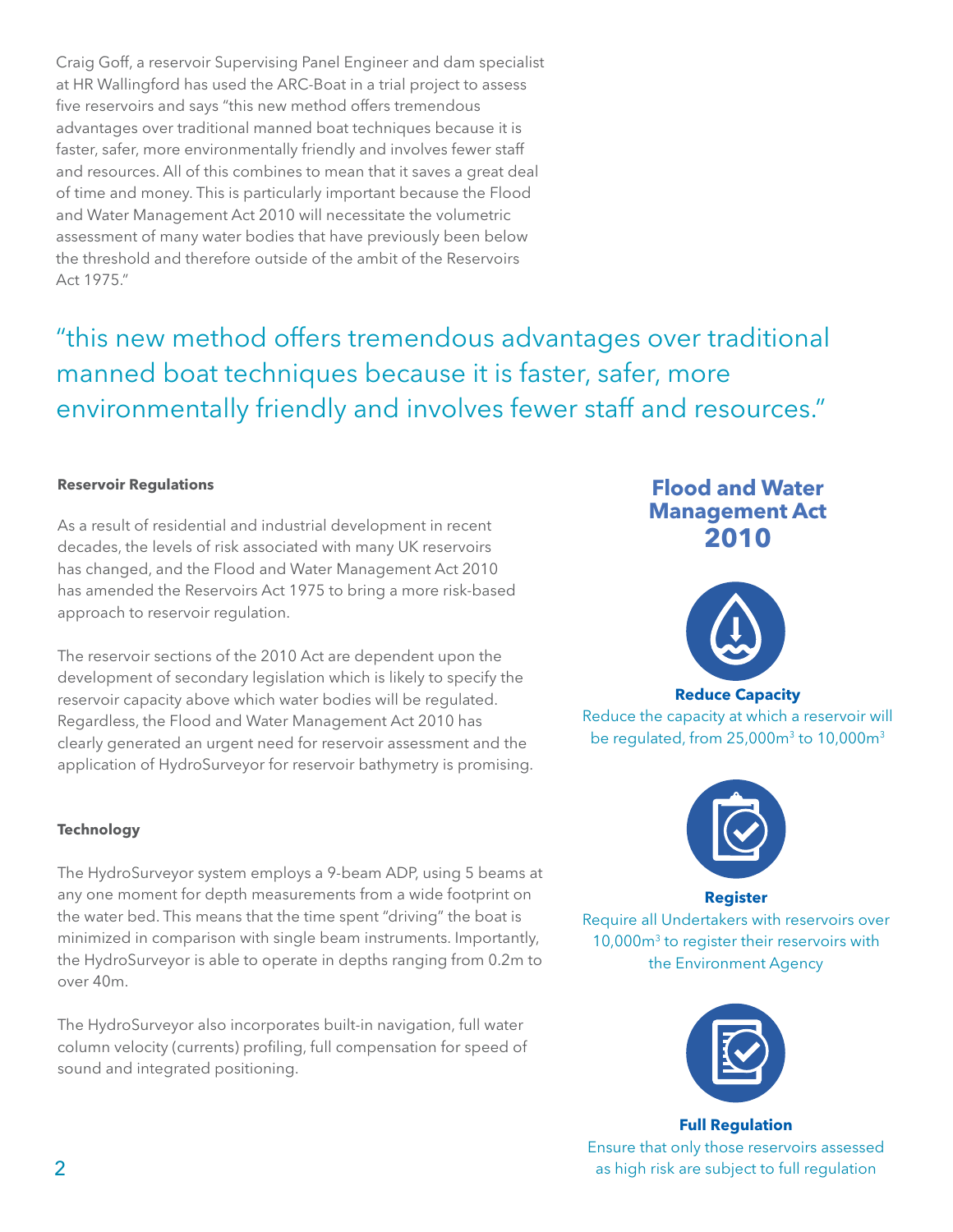The ARC-Boat has been designed with a V-shaped hull to give optimal maneuverability and minimal air entrainment beneath the ADP, allowing for unobstructed data collection. The design includes grab handles fitted to the upper deck, allowing the boat to be launched from the most difficult locations and a detachable bow means that the ARC-Boat can be transported in an average sized car.

The boat employs industry standard remote control with a minimum range in excess of 200m and Bluetooth communications provide data transmission to an onshore laptop.

## **Data Management**

Nick Martin, a SonTek Application Specialist at Xylem Analytics UK says "the HydroSurveyor is unique because it is the only product on the market that is able to make real-time corrections for thermoclines, saline stratification and the effects of boat pitch and roll."

User-friendly software provides a central recording and processing platform that enables users to develop bathymetric maps, using properly gridded data points - a function that is automated and fully embedded in the software.

"Another one of the great advantages of the HydroSurveyor is its seamless integration with the CastAway-CTD for sound speed compensation of depth and current data. When used together, the data are interpolated in space and time to ensure high quality surveys" says Martin.

"the HydroSurveyor is unique because it is the only product on the market that is able to make real-time corrections for thermoclines, saline stratification and the effects of boat pitch and roll."



ARC remote control boat in operation.



2-dimensional map of a reservoir following a survey.

## **Trial Results**

Goff was extremely pleased with the results of the initial trials on five reservoirs in southern England. He says: "The HydroSurveyor performed very well, running from 8:00am to 4:30pm each day on a single set of batteries. We were able to conduct the surveys much faster than has ever been possible before, without the health and safety risks of putting staff over water and the environmental risks of diesel powered larger survey boats. Most importantly, however, we were able to produce high quality accurate data for a modest price and our client was very pleased with the results."



3-dimensional map of reservoir following a HydroSurveyor